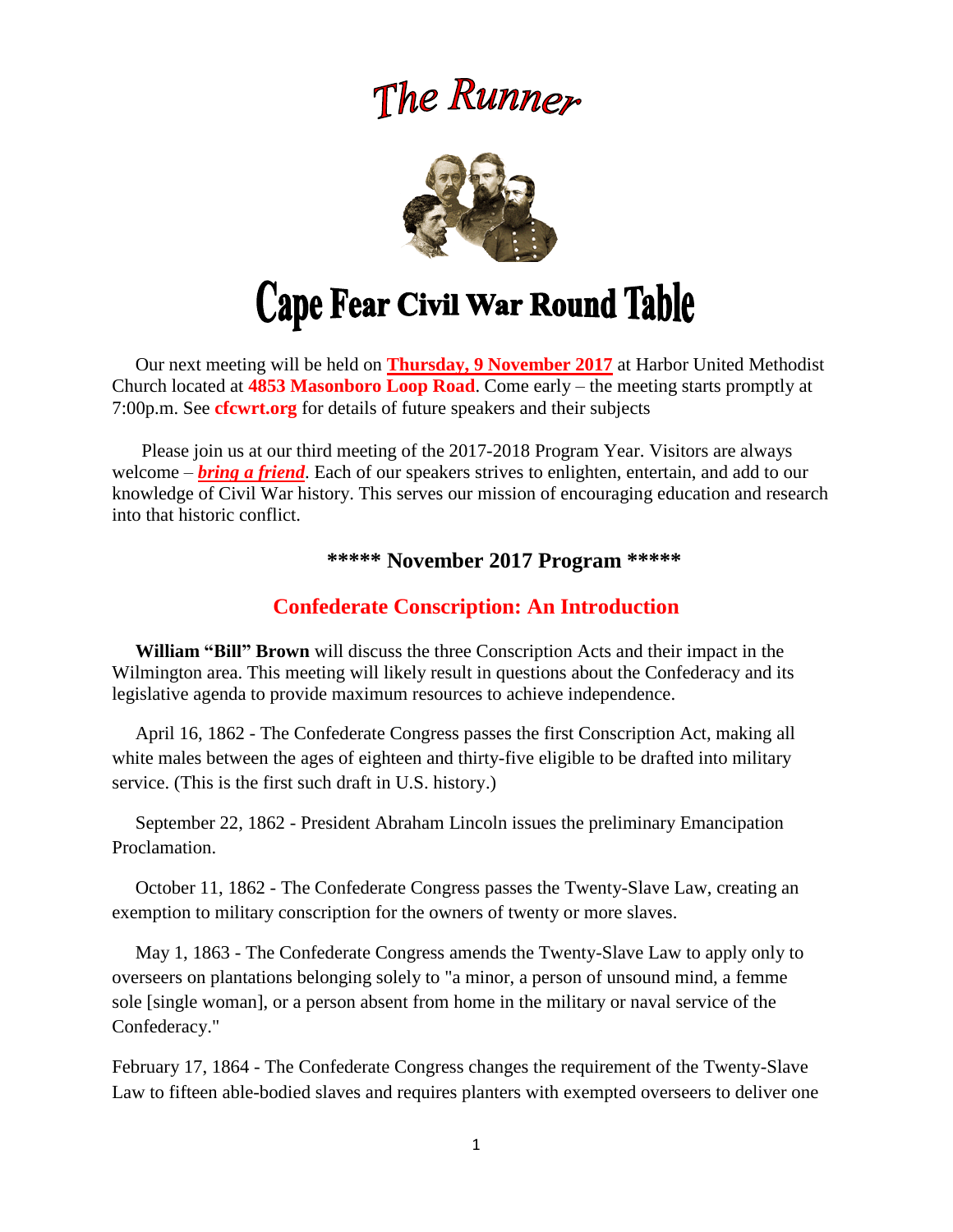hundred pounds of bacon or its equivalent for every slave to the government and to sell his or her surplus to the government or to soldiers' families at government price



 **William Harris Brown** is a native of Winston-Salem, North Carolina. His education includes a Bachelor of Arts degree in History from High Point College in 1984 and a Masters Degree in History from the University of North Carolina at Greensboro in 1987. He has served in the N.C. Office of Archives and History for twenty-six years. His current position is Registrar of the State Archives of North Carolina responsible for accessioning incoming records to the State Archives

Source: [https://www.encyclopediavirginia.org/Twenty-Slave\\_Law#start\\_entry,](https://www.encyclopediavirginia.org/Twenty-Slave_Law#start_entry) (accessed Novemeber1, 2017.)

**Editor** 

# **\*\*\*\*\* Trivia Questions for November 2017 \*\*\*\*\***

#### **1 – What was a substitute?**

#### **2 – What were valid exemptions to conscription?**

# **\*\*\*\*\* Raffle Winners \*\*\*\*\***

# **Raffle Master: Ed Gibson**

If you have books, prints, or other items that you would like to donate to the raffle, contact Ed Gibson [\(egibson759@aol.com\)](mailto:egibson759@aol.com) before our next meeting. *The raffle is one of the components which allow the CFCWRT to fund our activities and our speakers*. Please take part in our raffle by contributing items and/or purchasing tickets.

| <b>History of the Confederate States Navy</b>   | Ed Gibson         |
|-------------------------------------------------|-------------------|
| Lamson of the Gettysburg: The Civil War Letters | Al Anderson       |
| <b>Battle of Wise's Fork</b>                    | <b>Bill Jayne</b> |
| Fighting for the Confederacy                    | Al Anderson       |
| Seward                                          | <b>Joe Hack</b>   |
| Stonewall in the Valley                         | <b>Tim Barton</b> |

# \*\*\*\*\* **Member News & Activities** \*\*\*\*\*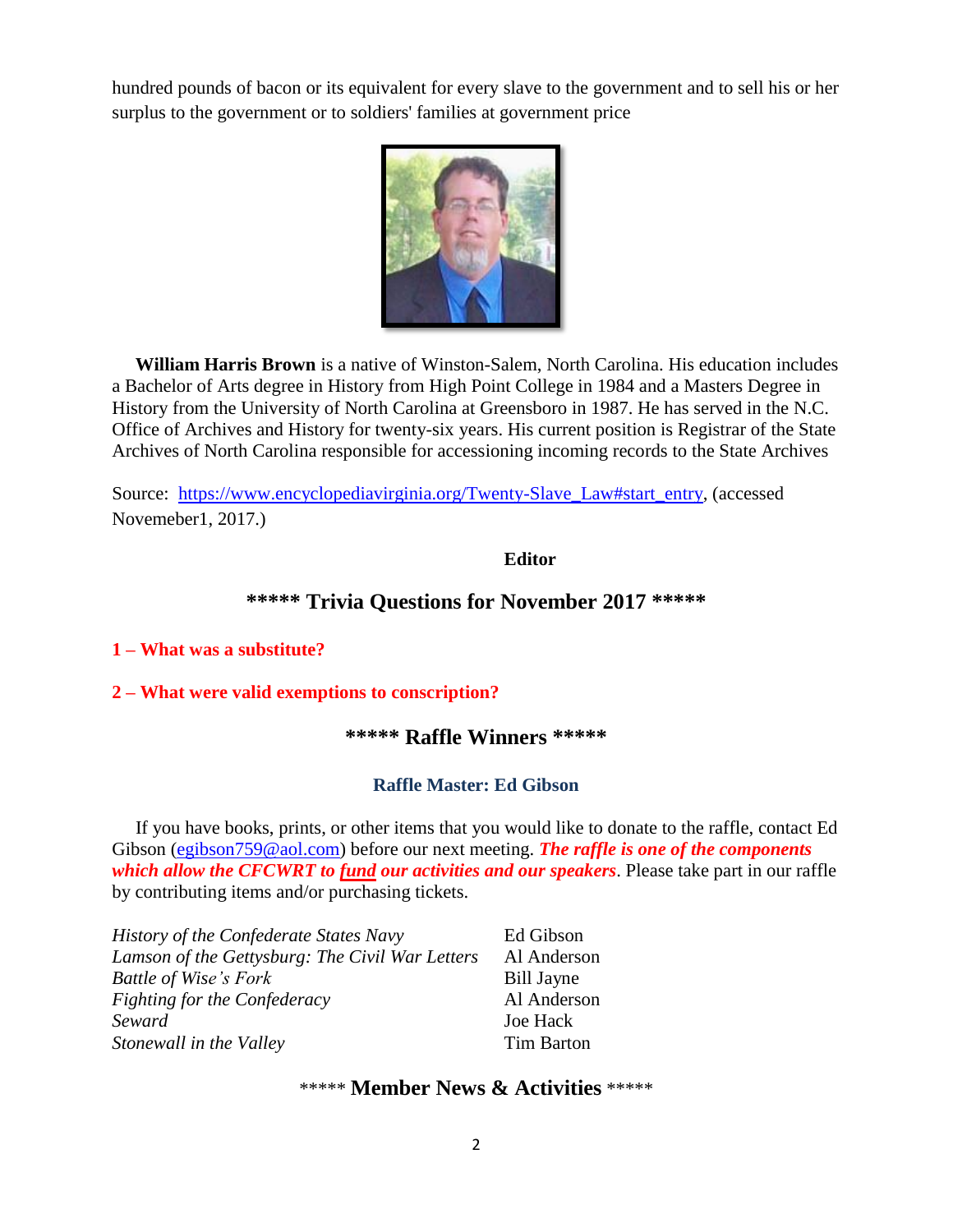

**Blockade Runner the** *Robert E. Lee*

 If you have member news or news about Civil War events that you think would be of interest to CFCWRT membership, send me an email with the details. Thank you.

**1** – If you have plans to do some traveling and want to know about upcoming Civil War events in that area, check out *civilwar.travel.* This site is for 2017 events.

**2** – **November 18, 2017** Free Civil War Saturday Saturday, 10 am - 4 pm Location: **Gov. Richard Caswell Memorial** 2612 W. Vernon Avenue, Kinston

The CSS Neuse Civil War Interpretive Center will be providing the public with demonstrations of the many aspects of naval, military and civilian life. Some of which will include: navigation techniques, small arms, artillery, steam engines, rope and knot work, cooking, spinning, weaving, dyeing, Civil War medicine, and 19th century toys and games.

#### **3 – Two Weeks of Fury – Wise's Fork, Monroe's Crossroads, Averasboro, Benntonville September 28-30, 2018**

 The Two Weeks of Fury Symposium will begin with an optional half-day on Friday, Sept. 28, in Kinston. Friday evening will include a key-note lecture at The Barn at [Broadslab.](http://www.broadslabdistillery.com/) Saturday's tours begin with a rare trip to Monroe's Crossroads battlefield and a guided tour of Civil War Fayetteville and Averasboro. Saturday will wrap with an intimate meet and greet at Bentonville Battlefield featuring heavy hors d'oeuvre and drinks. Sunday will conclude with a guided tour of Bentonville Battlefield.

 Only *100* tickets will be sold, with a limit of *25* being sold for the optional Friday, half-day. Tickets include two meals, snacks, water, soda, and Saturdy evening hors d'oeuvre and drinks. Your price includes venue admissions and a copy of Mark Moore's *Historical Guide to Bentonville,* an excellent map guidebook of the Carolinas Campaign. The price for the event will be \$*350* or \$*395* if you include the Kinston trip on Friday afternoon.

#### Contact (910) 594-0789 [amanda.brantley@ncdcr.gov](mailto:amanda.brantley@ncdcr.gov?subject=Symposium%20&%20Tour)

I attended a similar symposium some years ago with many of the same speakers. I highly recommend this event.

#### **Editor**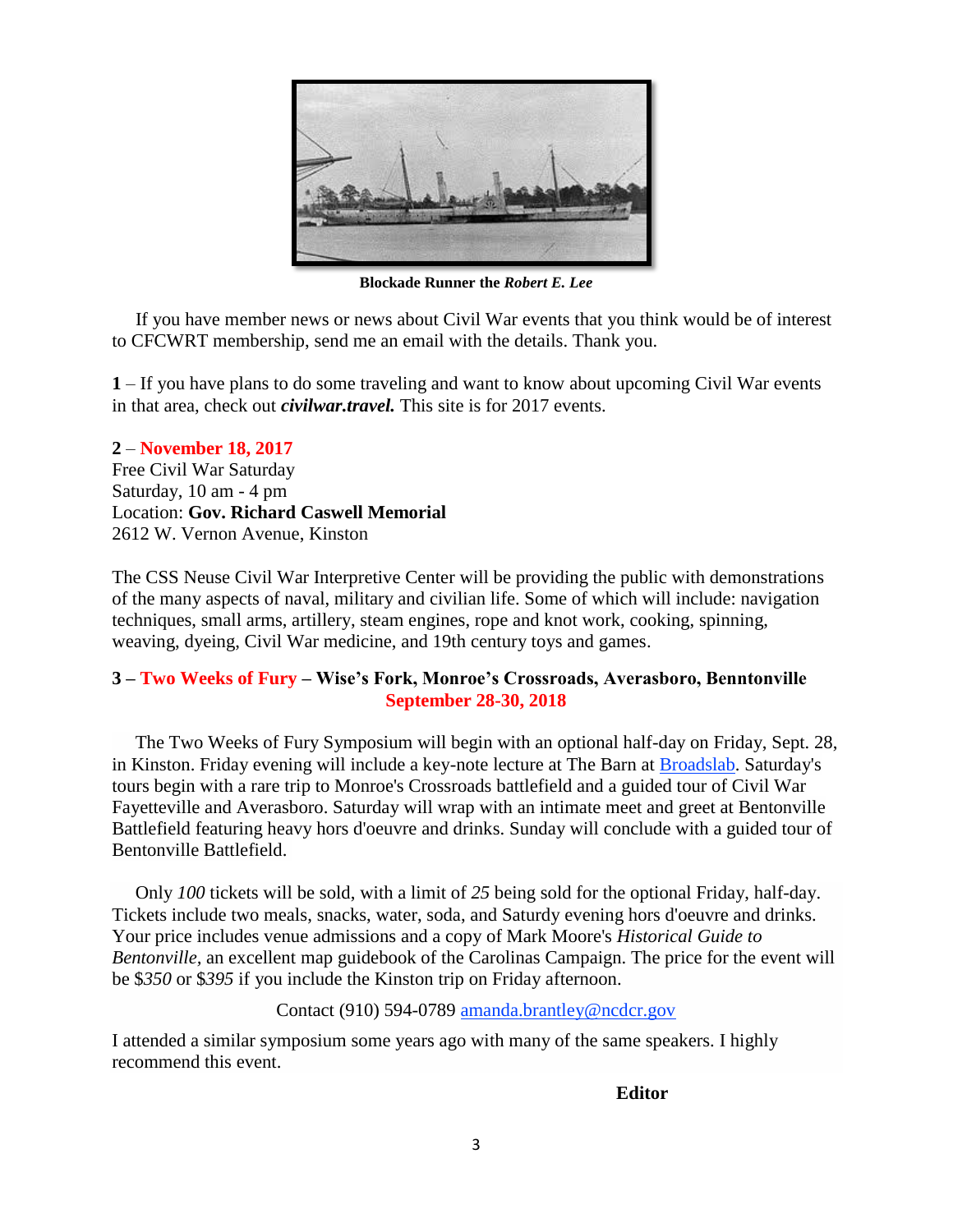# **A Monumental Mystery: Bentonville Battlefield's Lost Confederate Soldiers**

 The March 1865 battle of Bentonville resulted in 4,200 casualties. Hundreds were killed while others were taken to field hospitals such as the John Harper home which was commandeered by the U.S. army. Although a Union hospital, fifty-four Confederate soldiers were treated by Federal surgeons in the home. The wounded Confederates were paroled by the Federals and left in the Harper's care after the battle. Twenty-three would die before the last wounded soldier was able to leave. Three of these soldiers were sent home for burial but the graves and even the identities of the twenty remaining soldiers who died in the house had become lost over the years. Confederates that died outright on the battlefield were buried in unmarked graves but it was assumed that the remains of the ones that died in the home received better care. Their exact fates however have been lost to time.



 In 1895, a local militia company placed a monument on Harper property to 360 soldiers buried "here." This inscription on the monument has led to the assumption that there is a mass grave near the memorial. In 2007, in conjunction with the History Channel, archaeologists used ground penetrating radar to search for a mass grave. No mass grave was ever found, but approximately twenty individual graves were discovered. This number corresponds with the Harper account, and a recently discovered 1895 photograph showing individual grave markers in the area. In 2011, tombstones were erected in the area for the twenty unknown Confederate soldiers that died in the home. A mass grave has yet to be found, and in all likelihood does not exist.

 **Derrick Brown** shared his extensive knowledge of Bentonville battlefield with our membership. Hopefully, a Derrick led tour can be arraigned in the future.

#### **Editor**

# **\*\*\*\*\* Trivia Questions for November \*\*\*\*\***

**1 – What was a substitute?** The April 16, 1862 law allowed an individual subject to conscription to hire a "replacement" – someone who was not normally subject service. This practice led to charges of "a rich man's war, a poor man's fight."

**2 – What were valid exemptions to conscription?** Controversy surrounded what were valid exemptions and what experience what required to claim one. Examples of exemptions included: